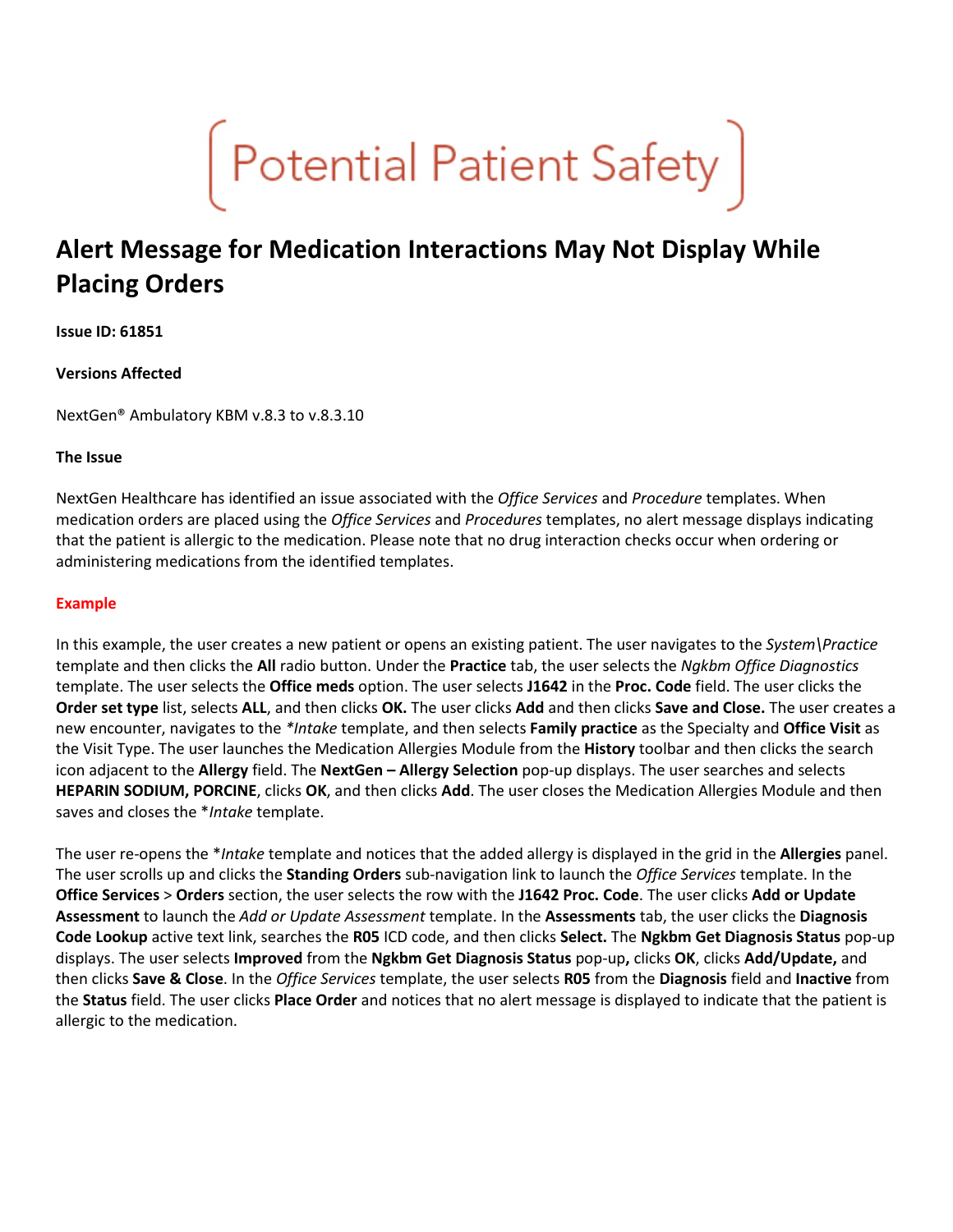**Screen 1: This screen shows the "Allergies" panel on the \****Intake* **template. Note that the Allergen information is displayed in the Allergies panel.**

|                             |                    |                                          | Contagion Risk C HCC |                                                                               | $(?)$ TOB                   | (2) HTN (2) DM |                  | (?) CAD                 |
|-----------------------------|--------------------|------------------------------------------|----------------------|-------------------------------------------------------------------------------|-----------------------------|----------------|------------------|-------------------------|
| Specialty v Family Practice |                    | Visit Type v Office Visit                |                      |                                                                               |                             |                |                  |                         |
| Intake<br>ш                 | <b>Histories</b>   | <b>SOAP</b>                              | Finalize             | Checkout                                                                      |                             |                |                  |                         |
| <b>Standing Orders</b>      |                    | Adult Immunizations   Peds Immunizations | My Plan              | <b>Procedures</b>                                                             | Order Management            |                | Document Library |                         |
| <b>Care Guidelines</b>      | <b>Global Days</b> |                                          |                      |                                                                               | Panel Control: ( Toggle ( ) |                | $\bullet$        | Cycle J                 |
| General                     |                    |                                          |                      |                                                                               |                             |                |                  | $_{\odot}$              |
| <b>Reason for Visit</b>     |                    |                                          |                      |                                                                               |                             |                |                  | $\odot$                 |
| <b>Vital Signs</b>          |                    |                                          |                      |                                                                               |                             |                |                  | $\odot$                 |
|                             |                    |                                          |                      |                                                                               |                             |                |                  |                         |
| <b>Medications</b>          |                    |                                          |                      |                                                                               |                             |                |                  | $\odot$                 |
| <b>Allergies</b>            |                    |                                          |                      |                                                                               |                             |                |                  | $\circledast$           |
|                             |                    |                                          |                      |                                                                               |                             |                |                  |                         |
| Allergen                    | Reaction           | <b>Medication Name</b>                   | Comment              | ☆ Comment   No known allergies   C Reviewed, updated   C Reviewed, no changes |                             |                |                  |                         |
| HEPARIN SODIUM, PORCINE     |                    |                                          |                      |                                                                               |                             |                |                  |                         |
|                             |                    |                                          |                      |                                                                               |                             |                |                  |                         |
|                             |                    |                                          |                      |                                                                               |                             |                |                  |                         |
|                             |                    |                                          |                      |                                                                               |                             |                |                  |                         |
|                             |                    |                                          |                      |                                                                               |                             |                |                  |                         |
|                             |                    |                                          |                      |                                                                               |                             |                | Add              | Update                  |
| Orders                      |                    |                                          |                      |                                                                               |                             |                |                  | $(\blacktriangleright)$ |